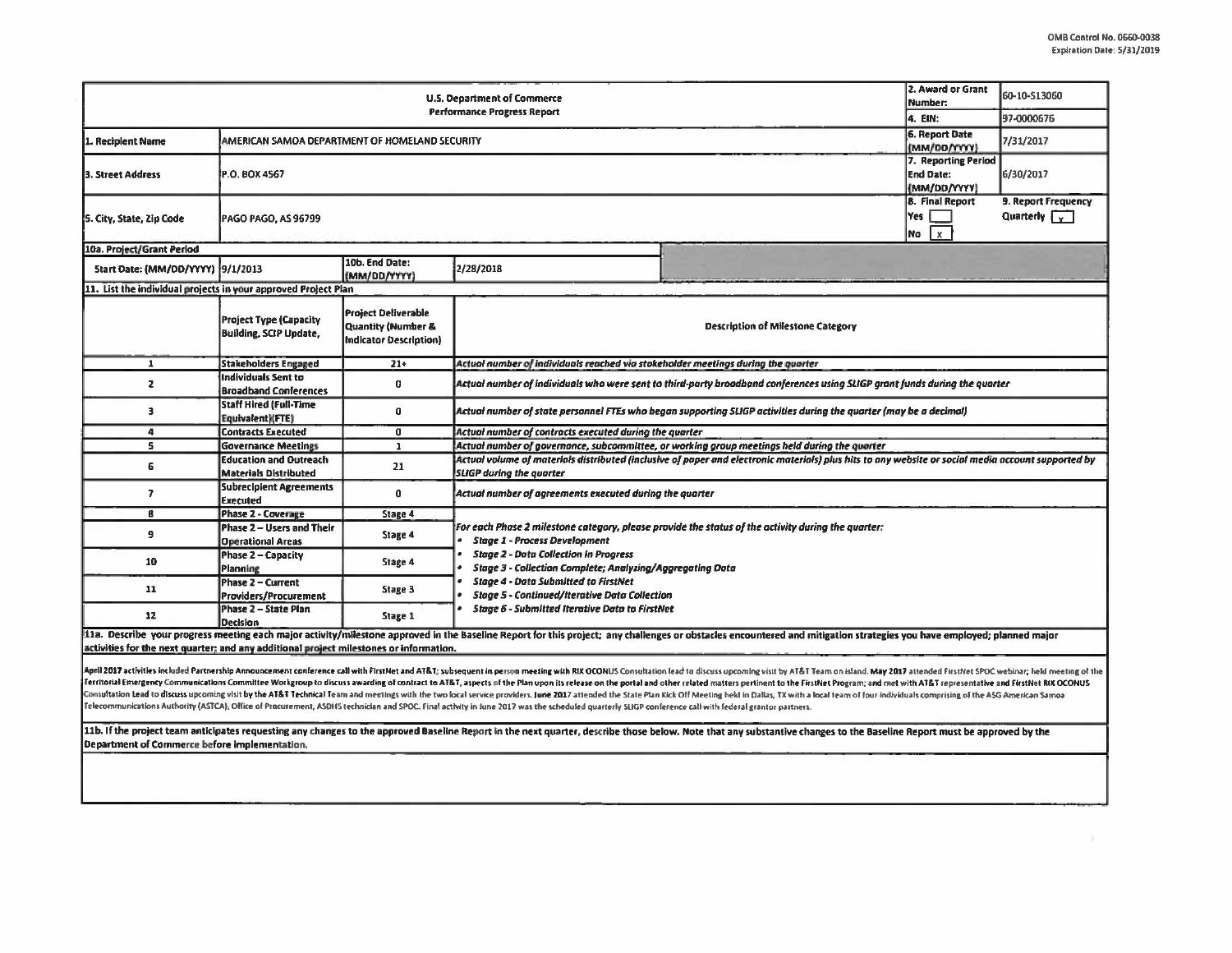[11c. Provide any other information that would be useful to NTIA as it assesses this project's progress.

ASDHS leadership and program management envisions FirstNet activities to take on a more productive momentum in the next quarter as a result of successful actions toward recruitment of competent and creative individuals tha effect positive changes within the program. These actions or activilles will be reflected in the next quarter PPR.

11d. Describe any success stories or best practices you have identified. Please be as specific as possible.

12. Personnel

12a. If the project is not fully staffed, describe how any lack of staffing may impact the project's time line and when the project will be fully staffed.

Not having a full time program coordinator and technical team will inhibit the ability of the Department to deliver on some of the program activities necessary to elevate the territories progress to a more productive level

| FTE%                       |                                                 | Project (s) Assigned                                                           |                      |                                      |                                                                                                                                                                                                                                                                                      |                 |                                         | Change                                                                                                                                |
|----------------------------|-------------------------------------------------|--------------------------------------------------------------------------------|----------------------|--------------------------------------|--------------------------------------------------------------------------------------------------------------------------------------------------------------------------------------------------------------------------------------------------------------------------------------|-----------------|-----------------------------------------|---------------------------------------------------------------------------------------------------------------------------------------|
| $\Omega$                   |                                                 | Duties of the SWIC are performed collaterally by the Deputy Director of ASDHS. |                      |                                      |                                                                                                                                                                                                                                                                                      |                 |                                         |                                                                                                                                       |
| $\mathbf o$                |                                                 |                                                                                |                      |                                      |                                                                                                                                                                                                                                                                                      |                 |                                         |                                                                                                                                       |
|                            |                                                 | Provide administrative/technical support to the program.                       |                      |                                      |                                                                                                                                                                                                                                                                                      |                 |                                         |                                                                                                                                       |
| $\mathbf{0}$               |                                                 | Provide administrative/technical support to the program.                       |                      |                                      |                                                                                                                                                                                                                                                                                      |                 |                                         |                                                                                                                                       |
|                            |                                                 |                                                                                |                      |                                      |                                                                                                                                                                                                                                                                                      |                 |                                         |                                                                                                                                       |
|                            |                                                 |                                                                                |                      |                                      |                                                                                                                                                                                                                                                                                      |                 |                                         |                                                                                                                                       |
| <b>Subcontract Purpose</b> |                                                 | <b>Type</b><br>(Vendor/Subrec.)                                                | RFP/RFQ Issued (Y/N) | Contract<br><b>Executed</b><br>(Y/N) | <b>Start Date</b>                                                                                                                                                                                                                                                                    | <b>End Date</b> | <b>Total Federal Funds</b><br>Allocated | <b>Total Matching Funds</b><br><b>Allocated</b>                                                                                       |
|                            |                                                 |                                                                                |                      |                                      |                                                                                                                                                                                                                                                                                      |                 |                                         |                                                                                                                                       |
|                            | 13. Subcontracts (Vendors and/or Subrecipients) | 13b. Describe any challenges encountered with vendors and/or subrecipients.    |                      |                                      | 12b. Staffing Table - Please include all staff that have contributed time to the project. Please do not remove individuals from this table.<br>13a. Subcontracts Table - Include all subcontractors. The totals from this table must equal the "Subcontracts Total" in Question 14f. |                 |                                         | Coordinate and manage the program and all its related activities including the compilation and timely submission of the required PPR. |